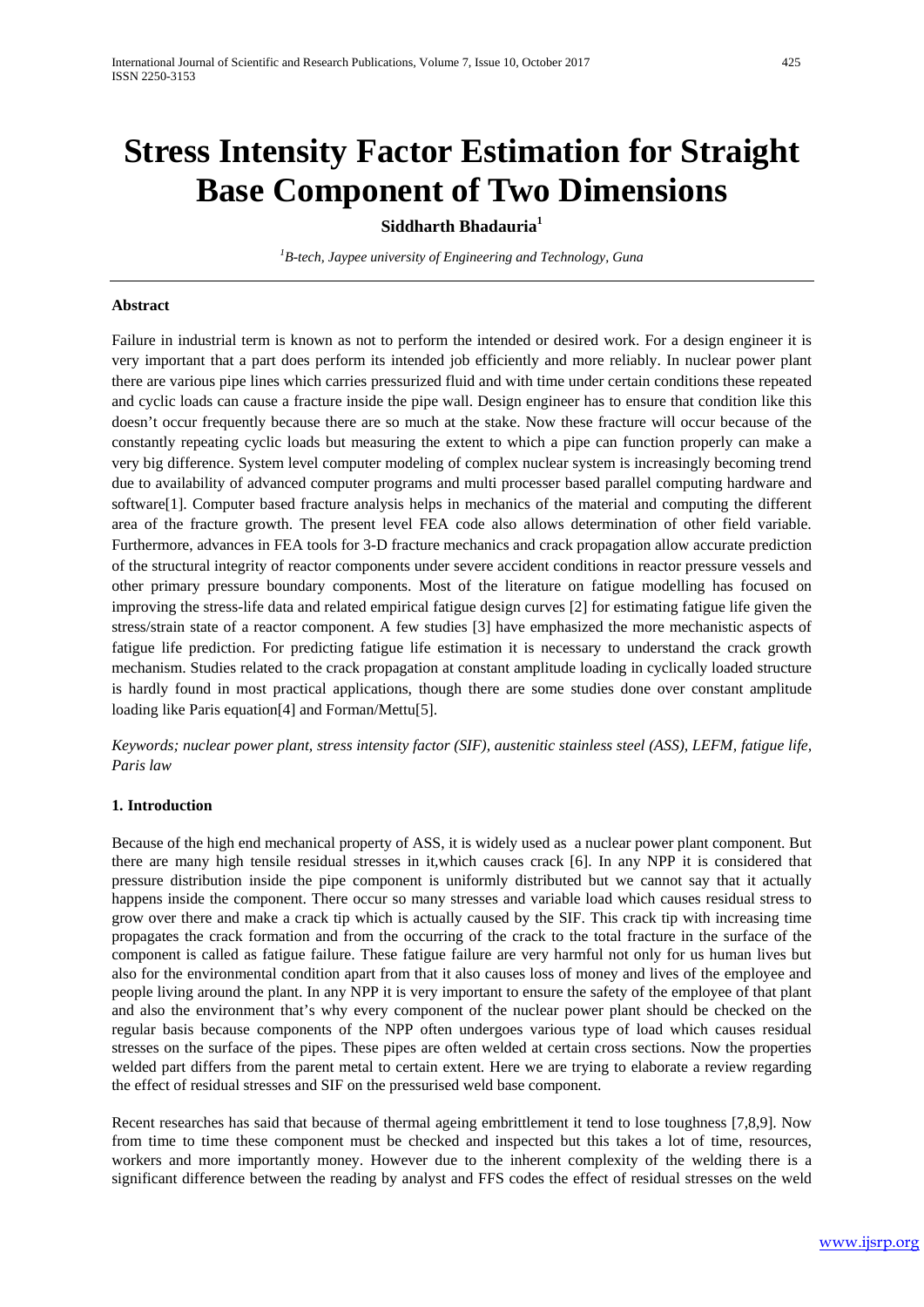should be evaluated rigorously before thermal ageing take place. Apart from previous reasons because of the stress concentration life of the welded joint decreases [10]. This stress concentration is maximum at weld toes and weld root because of the variation of the shape of weld. Hence for finding the fatigue life of such structures evaluation of stress intensity factor is very important. For measuring the fatigue life it is really important to understand the linear elastic fatigue mechanism because it actually helps us in measuring the fatigue life of an y component. For doing that we need to find many constraint like residual stresses which eventually lead us to stress intensity factor, expression for the fatigue crack growth rate and finally initial and final crack size. Paris law creates a relationship between crack growth rate and SIF. Nowadays notch stress intensity factor which also is an extension of the stress intensity factor which allow us to know the stress intensity feild at the surface of the component

# **1.1 Fatigue**

Fatigue is one of the principal modes of failure to be considered in the design of components and structures subjected to repetitive types of loads, e.g. Automobile components, railway track components and rolling stock bridges. Offshore structures, ships pressure vessels, handling equipment like cranes, excavators and pipelines, aircraft and space structures are some of the components/structures, which are generally subjected to repetitive loads during their lifetime [11, 12].The crack growth study, one should consider all the possible crack growth mechanisms such as corrosion, erosion, fatigue, creep, flow induced vibration etc [13,14,15]. Whichever may be operative for the particular heavy water reactor (HWR), Primary heat transport (PHT) piping systems, fatigue is the only crack growth mechanism which cannot be totally ruled out. In materials science, fatigue is the weakening of a material caused by repeatedly applied loads. It is the progressive and localized structural damage that occurs when a material is subjected to cyclic loading. The nominal maximum stress values that cause such damage may be much less than the strength of the material typically quoted as the ultimate tensile stress limit, or the yield stress limit.

Fatigue occurs when a material is subjected to repeat loading and unloading. If the loads are above a certain limit, microscopic cracks will begin to form at the stress concentrated area or point such as the surface, persistent slip bands (PSBs), interfaces of constituents in the case of composites, and grain interfaces in the case of metals. Hence a crack will reach a critical size where the crack will propagate suddenly and the structure will fracture. The shape of the structure significantly affects the fatigue life, square holes or sharp corners will lead to elevated local stresses where fatigue cracks can initiate. Round holes and smooth transitions or fillets will therefore increase the fatigue strength of the structure.

Process of completely failing of the mechanical component can be divided into three stages

- 1. During a large number of cycles, the damage develops on the microscopic level and grows until a macroscopic crack is formed.
- 2. The macroscopic crack grows for each cycle until it reaches a critical length.
- 3. The cracked component breaks because it can no longer sustain the peak load.

The second process in certain components happen really fast so all we can see a crack moving with a rapid pace. The detailed knowledge about the last two stages can be found in fracture mechanics, fatigue mainly applies to the first stage rest of the two stages are mainly for the failure and the mechanics related to it.

Under the influence of a non constant external load, the state in the material also varies with time. The state at a point in the material can be described by many different variables such as stress, strain, or energy dissipation. The fatigue process is typically viewed as controlled by a specific such variable. A load cycle is defined as the duration from one peak in the studied variable to the next peak. In a general case, all cycles do not have the same amplitude. For a superficial discussion, it can, however, be assumed that the fatigue-controlling state variable has the same value at the start and end of each load cycle. In elastic materials, a cyclic load causes a periodic-cyclic stress response. For such cases, the load cycle is easily defined. This is illustrated by the figure below, where stress is the fatigue-controlling state variable.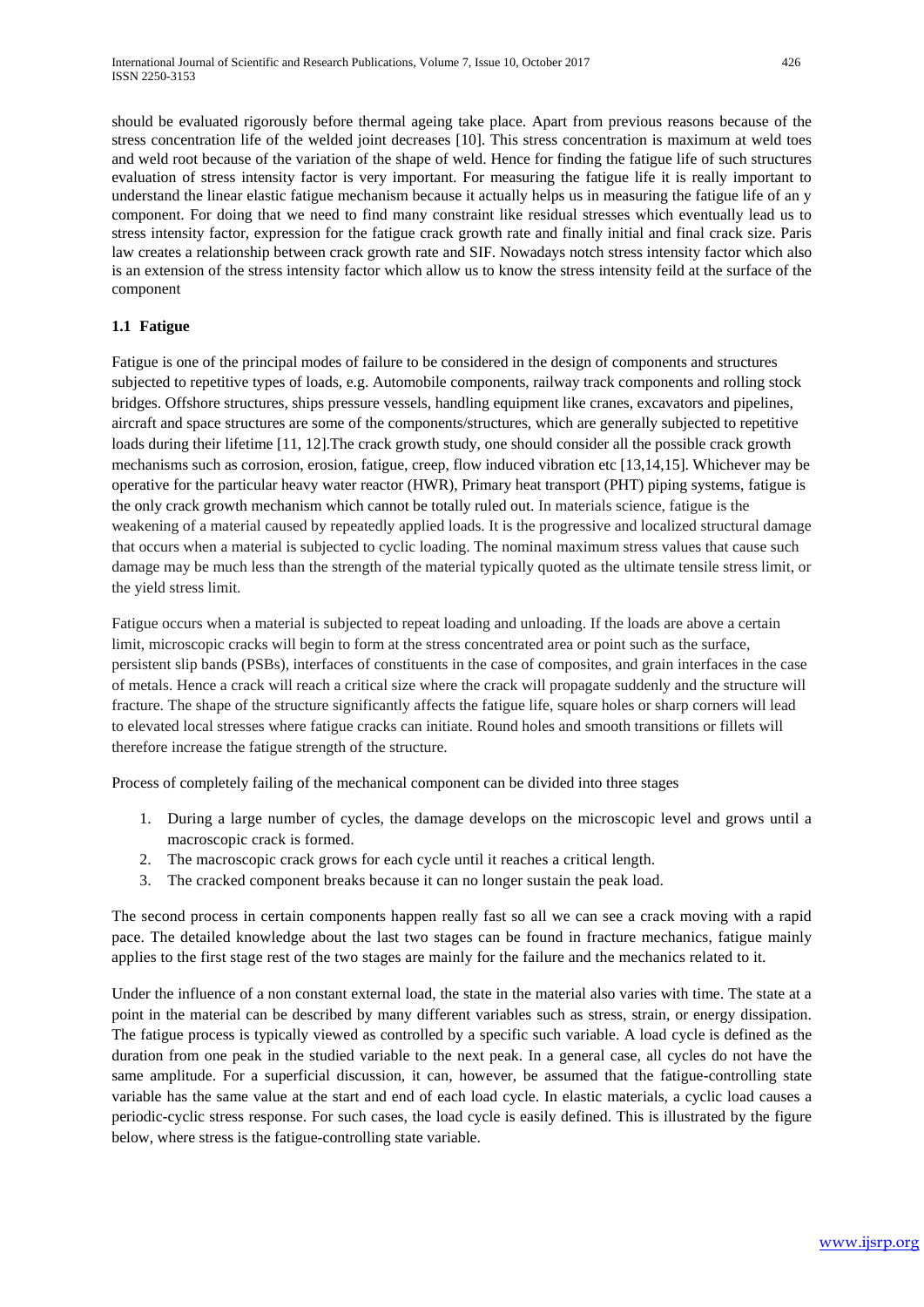

The stress varies between a *maximum stress*,  $\sigma_{\text{max}}$ , and a *minimum stress*,  $\sigma_{\text{min}}$ , during a load cycle. In the field of fatigue, the variation in stress is often defined using the *stress amplitude*,  $\sigma_a$ , and the mean stress,  $\sigma_{\rm m}$ . Further, variables defining the *stress range*,  $\Delta\sigma$ , and the *R*-value are frequently used to describe a stress cycle. The relation between the different fatigue stress variables is

$$
\sigma_m = \frac{\sigma_{max} + \sigma_{min}}{2}
$$

$$
\sigma_a = \frac{\sigma_{max} - \sigma_{min}}{2}
$$

$$
\Delta \sigma = \sigma_{max} - \sigma_{min}
$$

$$
R = \frac{\sigma_{max}}{\sigma_{min}}
$$

### **1.2. Stress Intensity Factor (S.I.F)**

As one can perceive through many mechanical failures occurring nowadays it can be said that these failure occurs because of the propagation of fatigue crack frequently in many structures and component. For instance Chernobyl Disaster in 1986. Prediction of fatigue life is very important for supporting frame of wind turbines, offshore machineries, nuclear reactor where high cycle major fatigue is concern. Welding is very convenient and inexpensive way of joining two or more different components in such kind of facility. With the rapid development in the industry and our never ending hunger for energy nuclear power plants have came into existence. These plant though very efficient in terms of producing electricity carries risk of failing which has been explained earlier. Therefore taking full care of the power plant and its component has to be a main concern of any design engineer and with rapid development of the latter, its components are now given more and more attention.

Now as we have discussed earlier about the effect on the welded joint in a nuclear power plant we can say that at many cross sections there is a chance of welding of two dissimilar metal which causes us to show different material properties in the Heat Affected Zone. In this heat affected zone because of non linear temperature distribution and coefficient of thermal expansion there occur some residual stresses in heat affected zone. These residual stresses actually propagates the crack propagation and stresses at the crack tip is called as Stress Intensity Factors. For problems related to crack, Paris law is actually used for evaluating crak growth. However Paris law is actually based upon LEFM approach which helps in evaluating the crack growth and fatigue life does not contributes in the evaluation of SIF accurately [24]. Hence use of FEA has been introduced nowadays. As 2-dimensional modeling in FEA is easier and hence less accurate that's why use of 2D modeling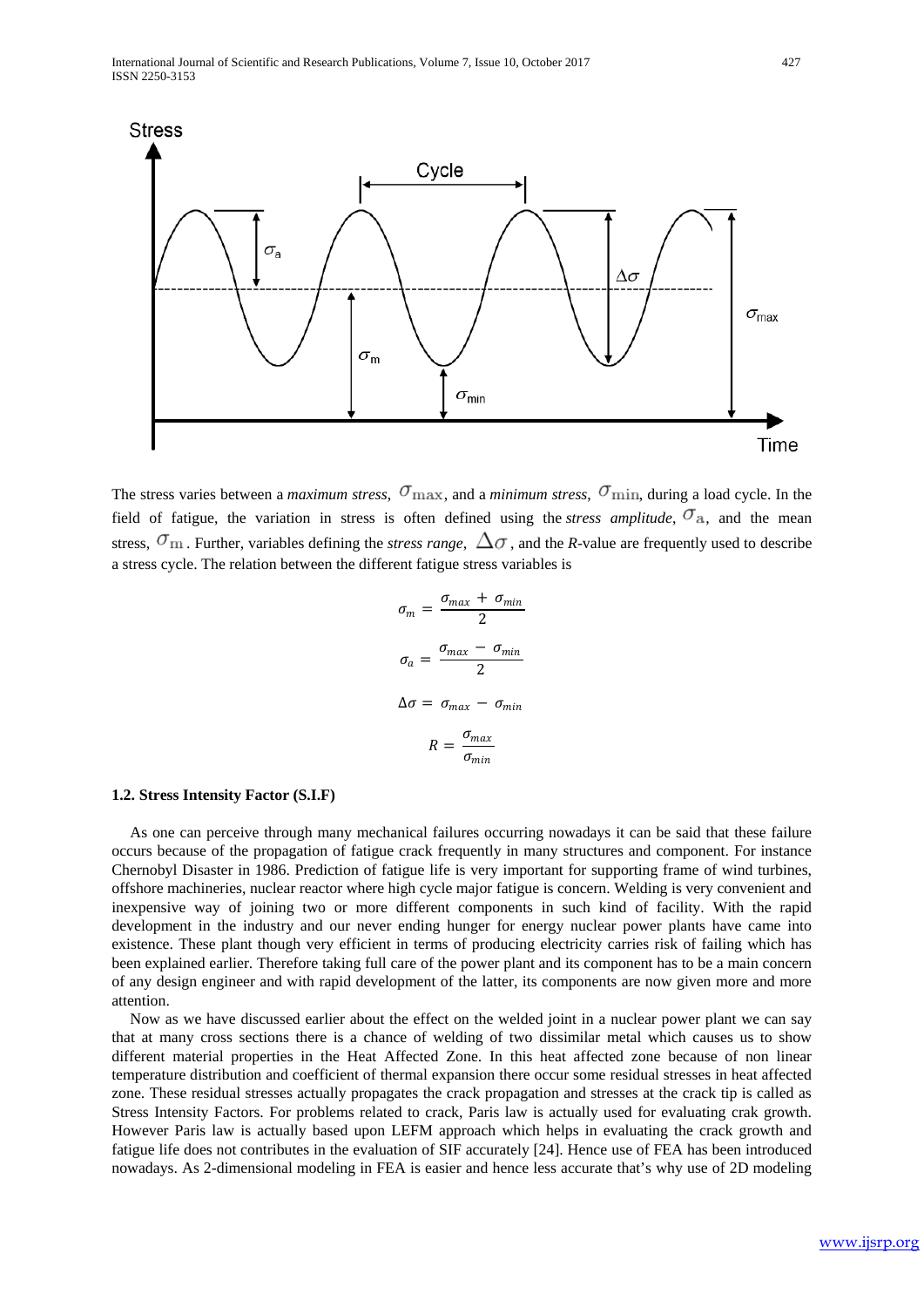for a pressurized base weld component (PBWC) is restricted. 3-Dimensional modeling is used for the PBWC because of the kind of the structure PBWC possess. A pipe is a 3D model of a cylinder. We are not making analysis on a 2D projection of a cylindrical pipe. Though 3D modeling is tough and time taking, it gives accurate and best result according to the problem formulated.

 FEM requires special techniques and nowadays for saving time people are using the hybrid between between 2D and 3D model. Though conditioned based maintenance system are in trend in any nuclear power plant but still a more accurate working systems and software are still needed as it does not tell us the information regarding the fatigue failure and crack propagation accurately. Apart from that these softwares are the kind of software which works according to the specific set of plan, the do not self analyze the condition and tell the operator the assessment of the situation regarding the components in the nuclear power plant or in any thermal power plant. Also crack propagation actually takes place at the surface of the pipes as the fluid flows through it at very high speed and temperature which causes repetitive fluctuating loads over the surface of the pipe. Thus pipe after some time start showing the sign of fracture. It is same as when gunshot is fired through a barrel though the fluid does not flows through It as fast as a bullet but then again it actually flows through it with some speed at very high temperature leaving the pipe in a very bad position. Hence it was proposed to increase the allowable pressure of the cylindrical pipe component so as to increase the pipe's life cycle. This phenomenon is same as a autofrettage which tends to take place in the gun barrel. It was first discovered by the Jacob of the French artillery in 1907. He said that the allowable pressure of the gun barrel must be increased so that shot can be fired to a great distance.

Here our aim is not to fire the fluid to great distance but to minimize the residual stresses at the surface of the pipe. And this is the normal ASS pipe we are talking about not the welded joint between the cross section of a pipe. Where because of the coefficient of expansion residual stress emerge. And it has been proved before that these residual stresses actually influence the crack propagation. Beside even if we increase the size of the cylindrical pipe component or any other component it will take more space which is not useful and not ideal already. For design engineer using of the floor space area efficiently is very important as it reduces the cost of the transportation. Nowadays autofrettage has been developed further for producing better result not only in the field of weaponry but also in the field of cylindrical pressure vessel.

We know pressure vessels is also a kind of a cylinder but a close one from both of the ends. Cylindrical pipes however are open in both the direction to facilitate the flow of fluid in a nuclear power plant. Therefore these cylindrical structures are called as thin walled structures. Therefore crack initiation actually takes place in the radial direction or axial direction because of the hoop stresses being larger in magnitude in that direction. The structural integrity is actually based upon the Stress Intensity Factor in order to bring out the crack growth and its life cycle hence it is really important to perform the proper FEA test on it in order to get the accurate result. In the calculation of stress intensity factor various parameters should be calculated like S.Suresh et al.[16] explained the need of calculating the geometry correction factor for the purpose of better accuracy in result. However most of the results are limited to the Mode-I of the failure which is the tensile stresses normal to the surface of the specimen. Mode II and Mode III of the failure have been neglected by most of the researches because of the hard and time taking calculation of the FEA experiment. Calculation of Stress intensity factor works best under high constraints because if not this may lead to the deviation of the crack tip from the SSY solution hence a high constraint SIF would lead to a better and accurate result for the purpose of evaluating of the fatigue crack life[26]

#### **2. Terminology and Methodology**

Two kinds of fatigue loads are encountered

- Constant amplitude load
- Variable amplitude load

Load on a locomotive axle is of constant amplitude whereas fluctuating wind loads on a wing of an aircraft is of variable amplitude. In certain cases both type of loads can be super imposed on the component.

For the constant amplitude fatigue load the terminology has been explained above. However, for variable amplitude load the terminology is as follows

$$
K_{\text{max}} = f(\alpha/w)\sigma_{\text{max}}(\pi a)^{1/2}
$$

$$
K_{\text{max}} = f(\alpha/w)\sigma_{\text{min}}(\pi a)^{1/2}
$$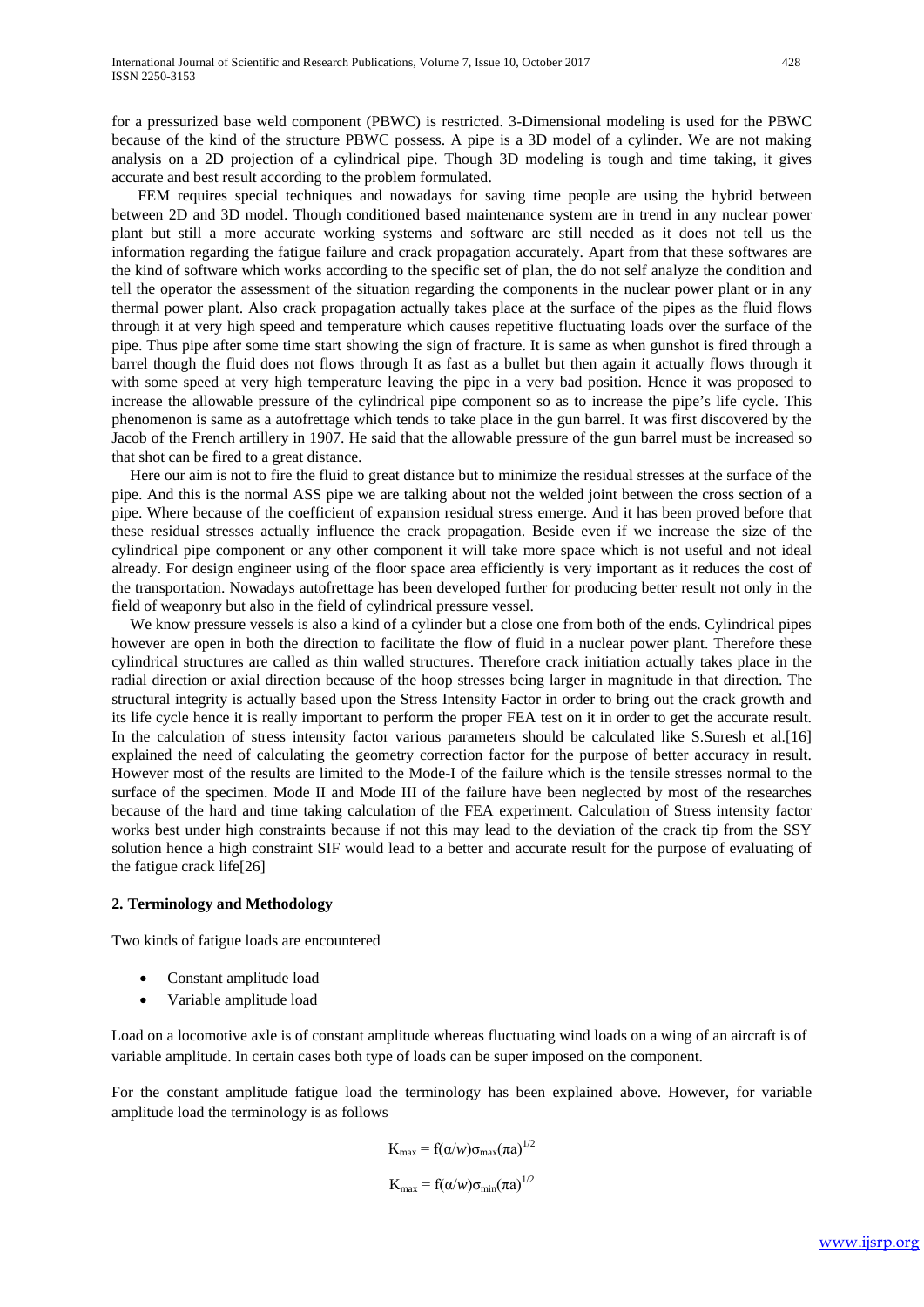Where  $f(\alpha/w)$  is the geometric factor for crack length a and component width w in most of the cases, dependence of  $f(\alpha/w)$  on crack length a is of secondary nature as of the (a)<sup>1/2</sup> dependence. Some designer prefer not to consider variation of  $f(\alpha/w)$  to keep the calculation simple. The difference of the K<sub>max</sub> and K<sub>min</sub> is an important parameter for determining crack growth and is oftenly described as

$$
\Delta K = K_{max} - K_{min}
$$

Another parameter ratio R is also used and defined as

 $R = \sigma_{\text{max}} / \sigma_{\text{min}}$ 

There are three catagories of R, positive, zero and negative as shown in the below figure. Positive R is tensiontension fatigue wheras R negative is represented as tension-compression fatigue

For negative stress ratio, compressive stress loading is not likely togrow the crack and therefore some investigators treat this case as the one having  $R=0$ . However in sophisticated analysis  $R=0$  and  $R<0$  be treated differently. A fatigue crack may be initiated at an existing notch, an inclusions or a surface. It has been usually observed that initiation requires a large number of load cycles. Once the crack is initiated it grows by some distance in every cycle initially with extreamely small growth per cycle. As the crack starts becoming longer, the rate of propagation per load cycle, da/dn, also increases. Obviously very small cracks can not be detected by available not distructive test techniques. No. Of cycles consumed to initiated to initiated the crack and then grow it to a smallest possible detectable length is known as initiation life  $N_i$ . The detectable crack in most cases still very much sub critical and needs to be grown further under the fatigue loads. No. Of cycles required to grow the smallest detectable crack to the critical size is known as propagation life  $N_p$ , thus, the total life becames

$$
N = N_i + N_p
$$

# **3. Experimentation and result**

### Experimented model of a Al6061 plate



This is the meshed model of the Al6061 with the boundary conditions applied as it can be seen from the figure.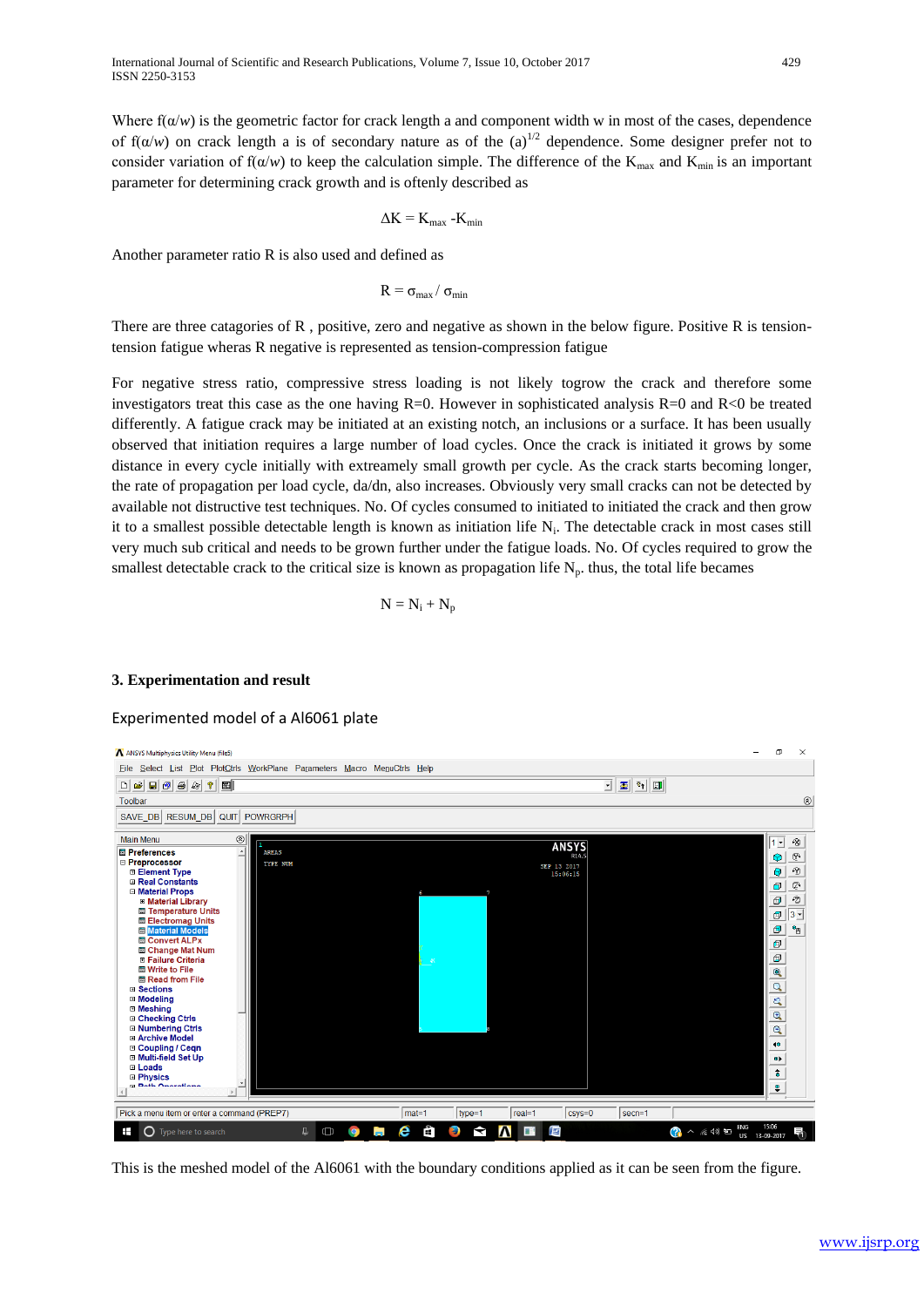International Journal of Scientific and Research Publications, Volume 7, Issue 10, October 2017 430 ISSN 2250-3153



at different depths the stress intensity factors of the given model is as follows

| $K_{s}$  | $K_d$ | dN    | dN     |
|----------|-------|-------|--------|
| 10.532   |       | 44507 | 44507  |
| 13.563   |       | 42386 | 86893  |
| 14.225   | 0     | 40178 | 127071 |
| 15.171   |       | 37984 | 165055 |
| 15.654   |       | 33655 | 198710 |
| 16.10013 |       | 27569 | 226279 |

Here dN shows the number of cycles after which it fails

### 4. **Result and conclusion**

Here we conclude that stress intensity factor helps us in finding the fatigue life of the material before which it fails. This work also concludes that it is needed more and more material to understand the basic nature of the stress intensity on the different material and under different circumstances.

# **5. References**

[1] Chen et al., 2014a; Qian and Niffenegger, 2013a,b, 2015; Keimet al., 2001; González-Albuixech et al., 2014.

[2] Chopra and Shack, 2007; Chopra and Stevens, 2014; Japan Nuclear Energy Safety Organization, 2011

[3] Kalnins et al., 2015; Rudolph et al., 2011; Gilman et al.,2015; Shit et al., 2013; Yun and Shang, 2011; Pirondi and Bonora,2003; Chakherlou and Ajri, 2013

[4] P.C. Paris, F. Erdogan, A critical analysis of crack propagation laws. In: Journal Basic Engineering 85 1963, p. 528-534